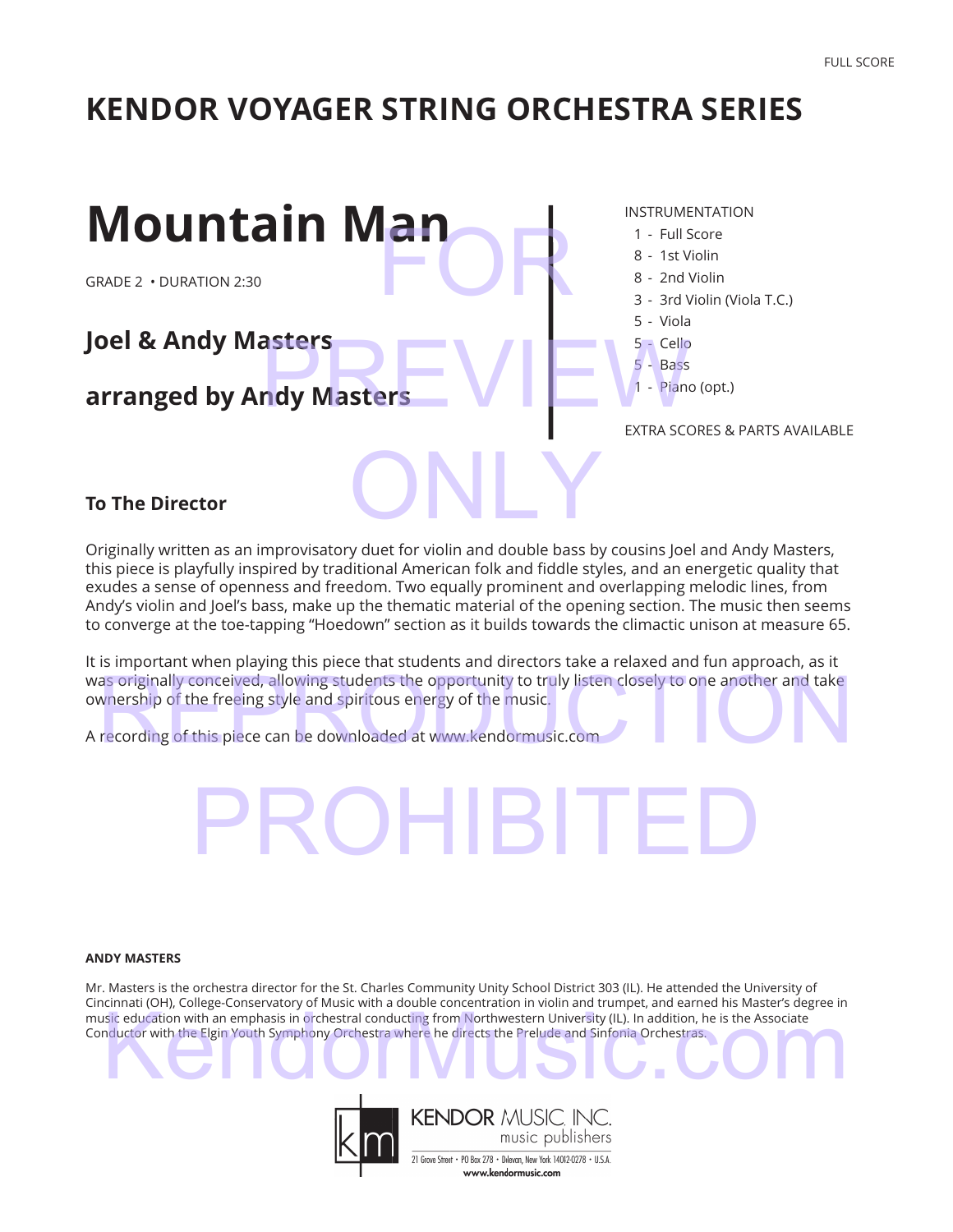Grade 2 duration 2:30

## KENDOR PRESENTS **Mountain Man**





COPYRIGHT  $\odot$  2020 BY ALMITRA MUSIC CO., INC. (ASCAP) - USED BY PERMISSION ALL RIGHTS RESERVED - INTERNATIONAL COPYRIGHT SECURED - MADE IN U.S.A. SOLE SELLING AGENT: KENDOR MUSIC, INC., DELEVAN NY 14042 U.S.A.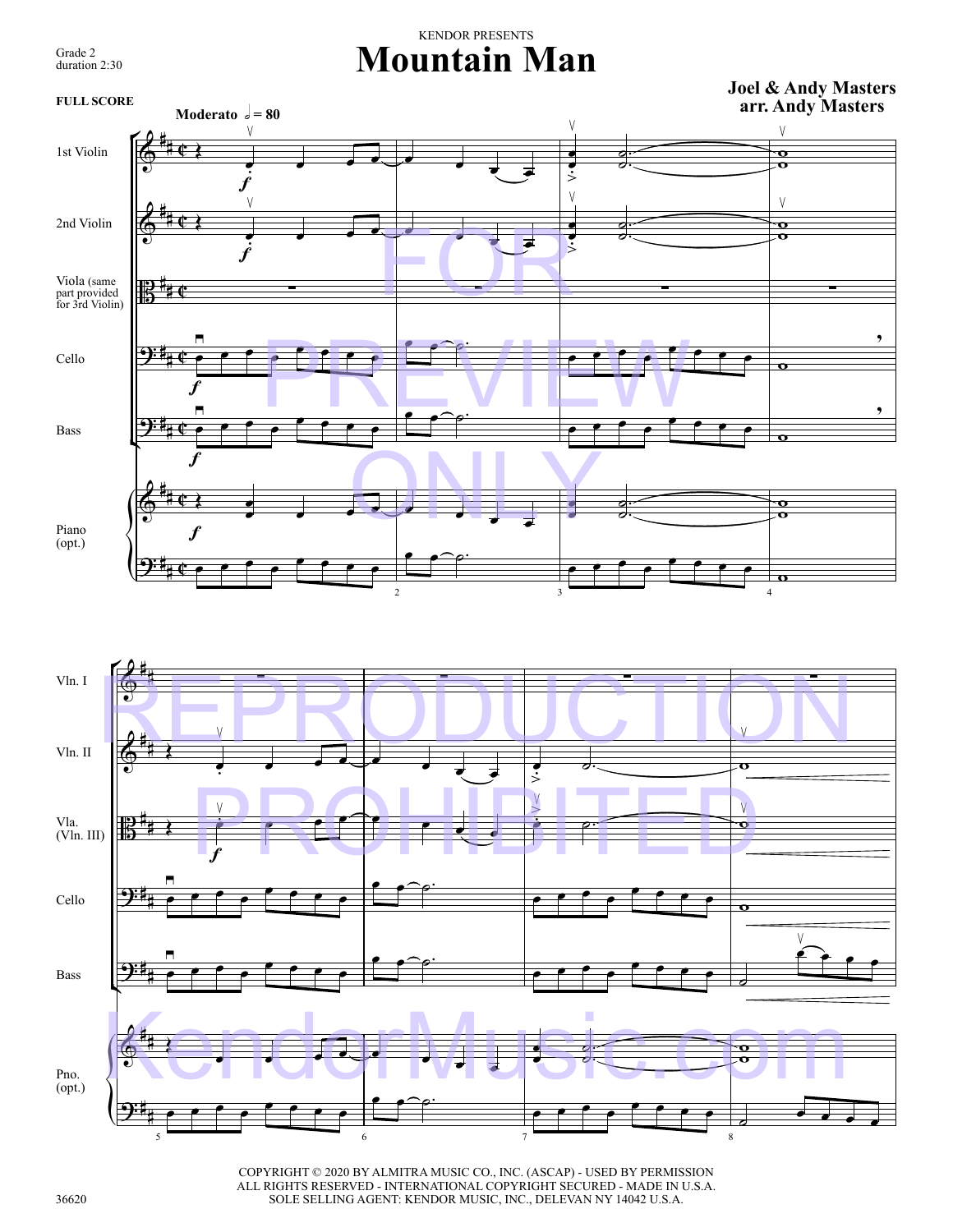Mountain Man - 2



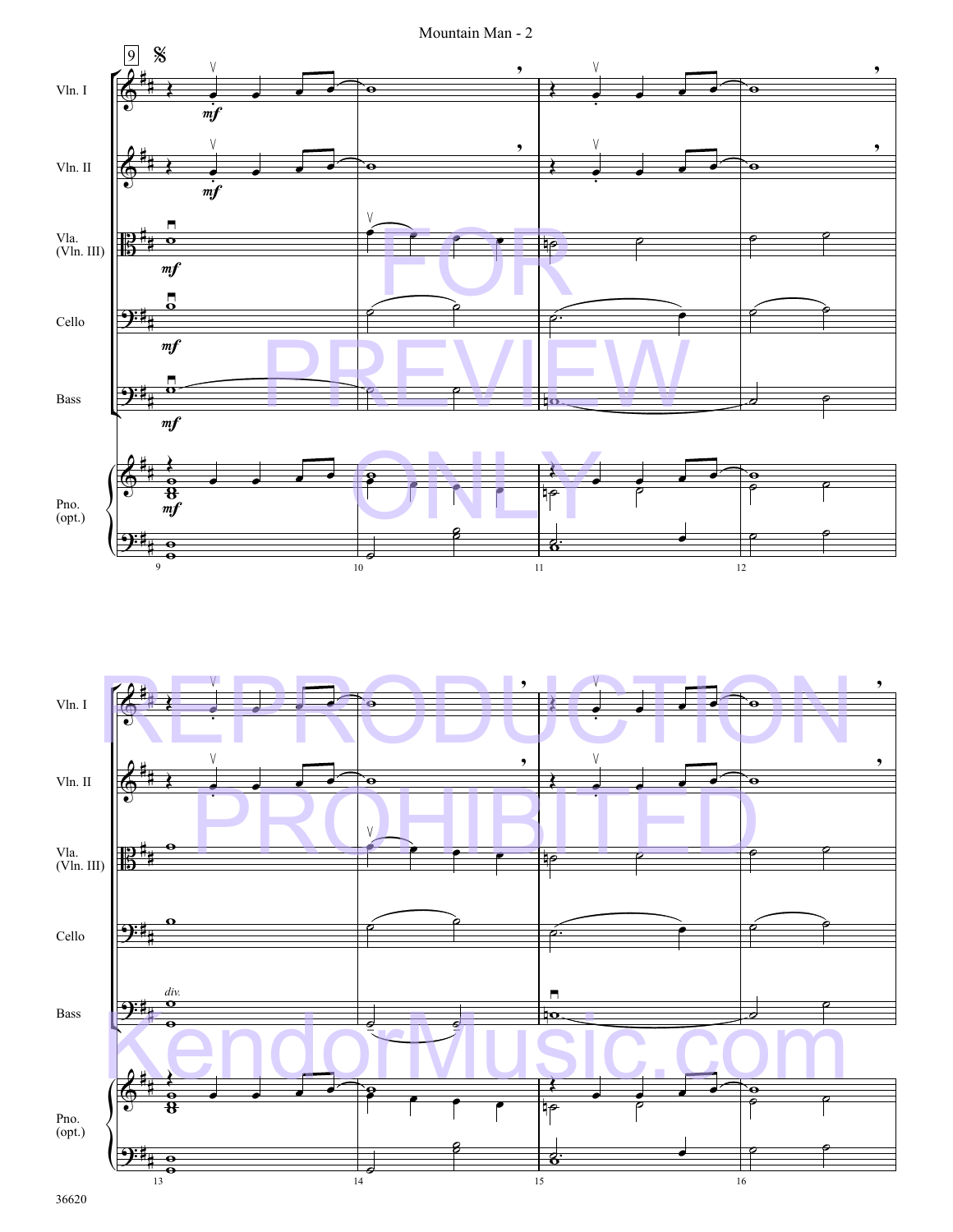

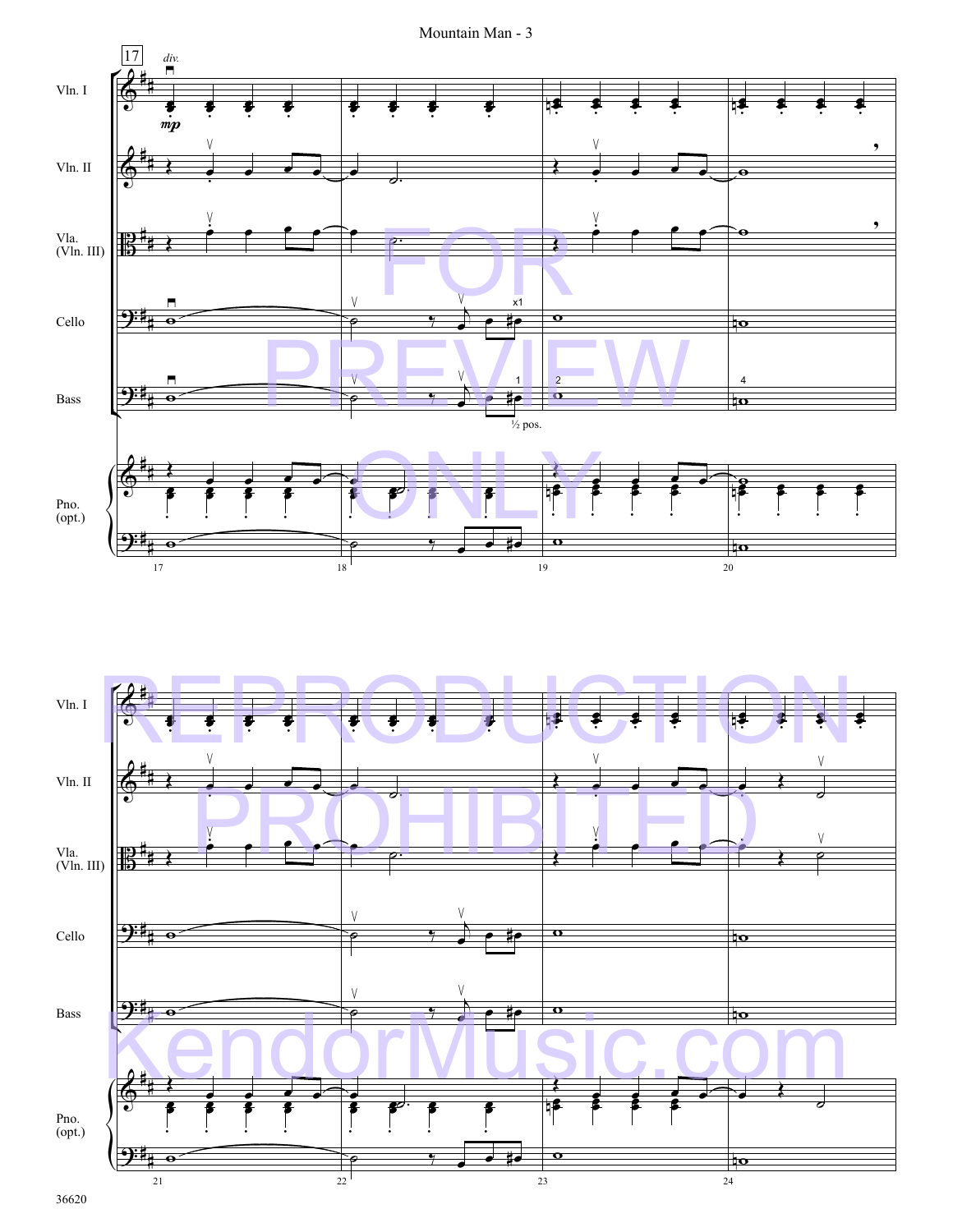

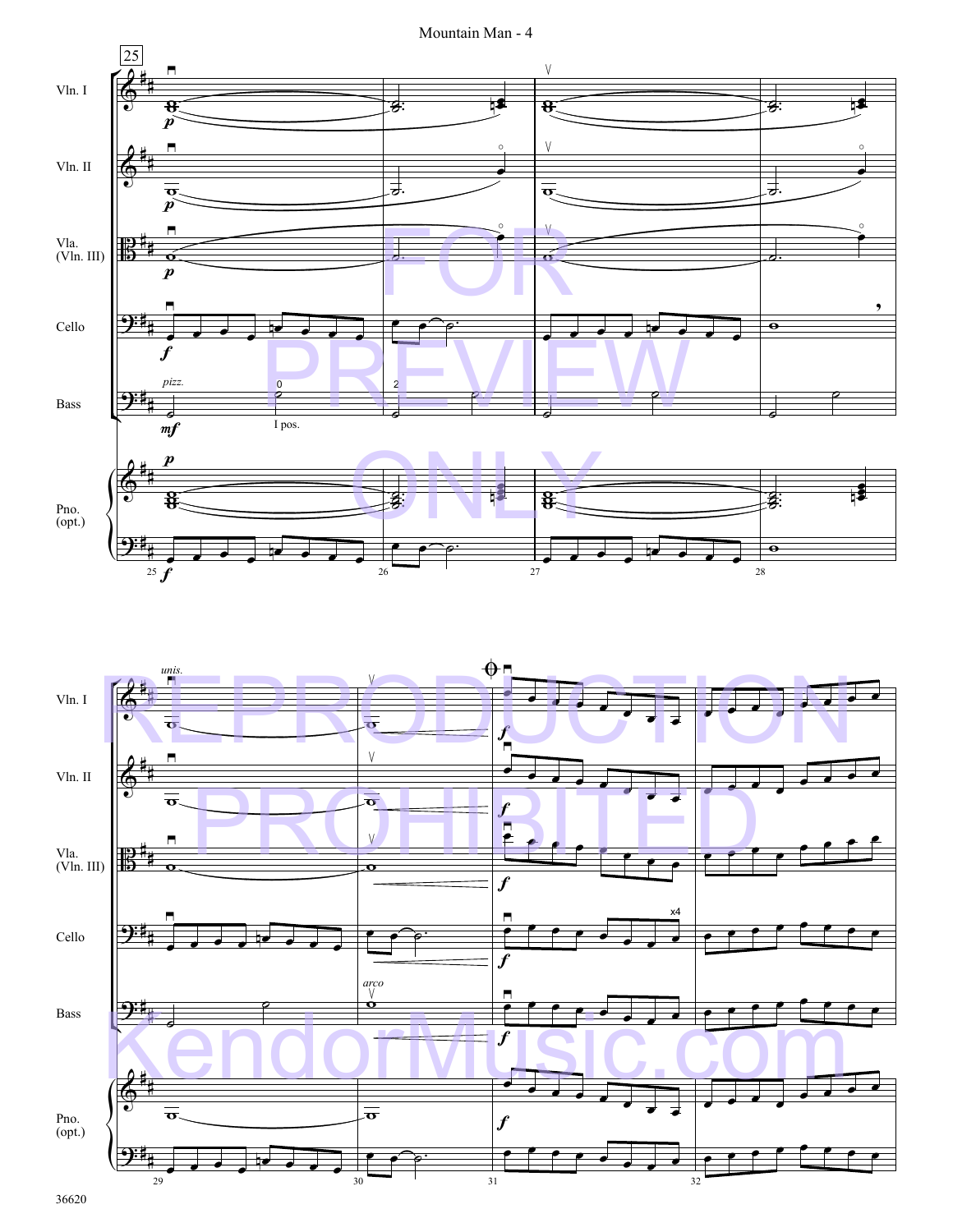



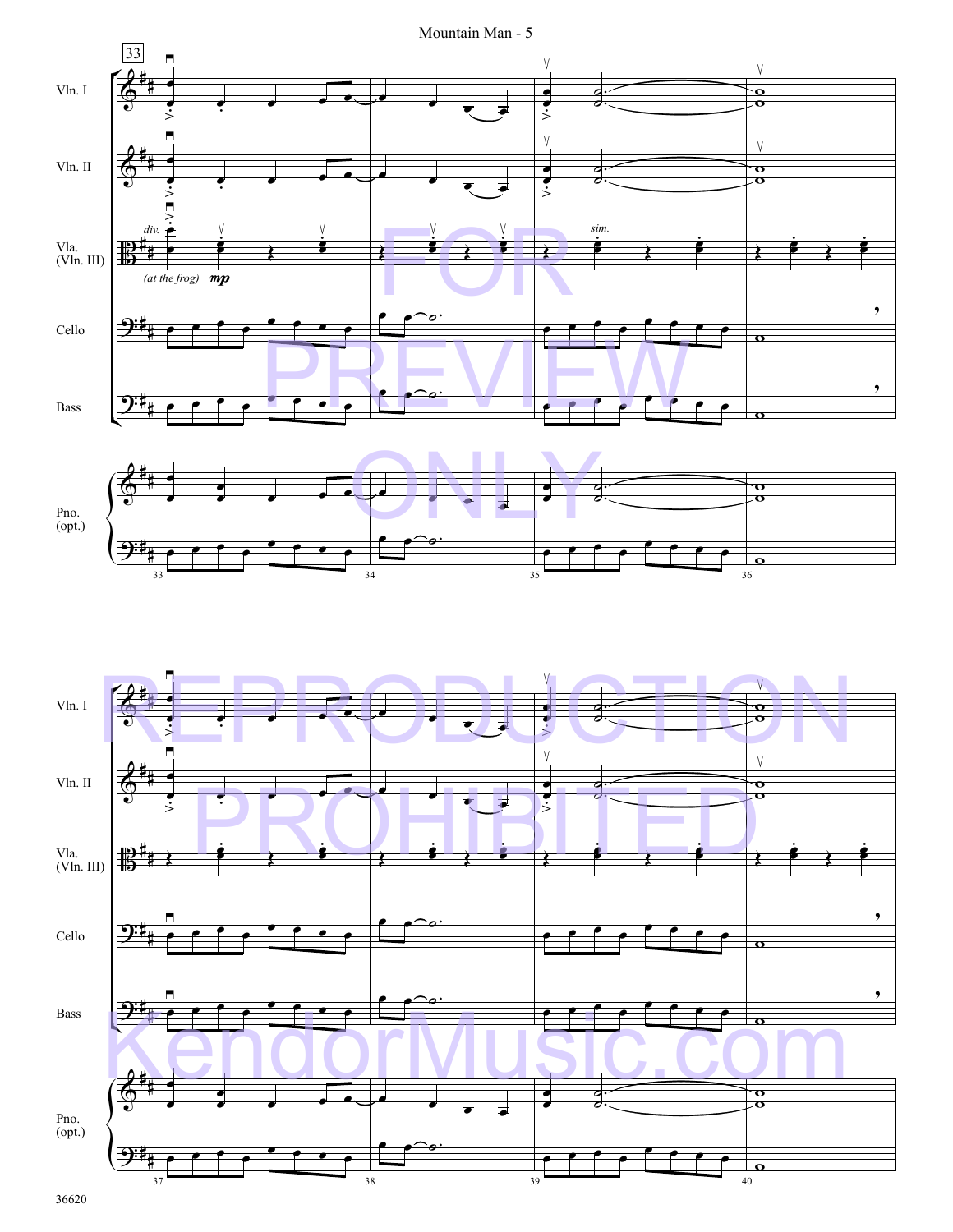

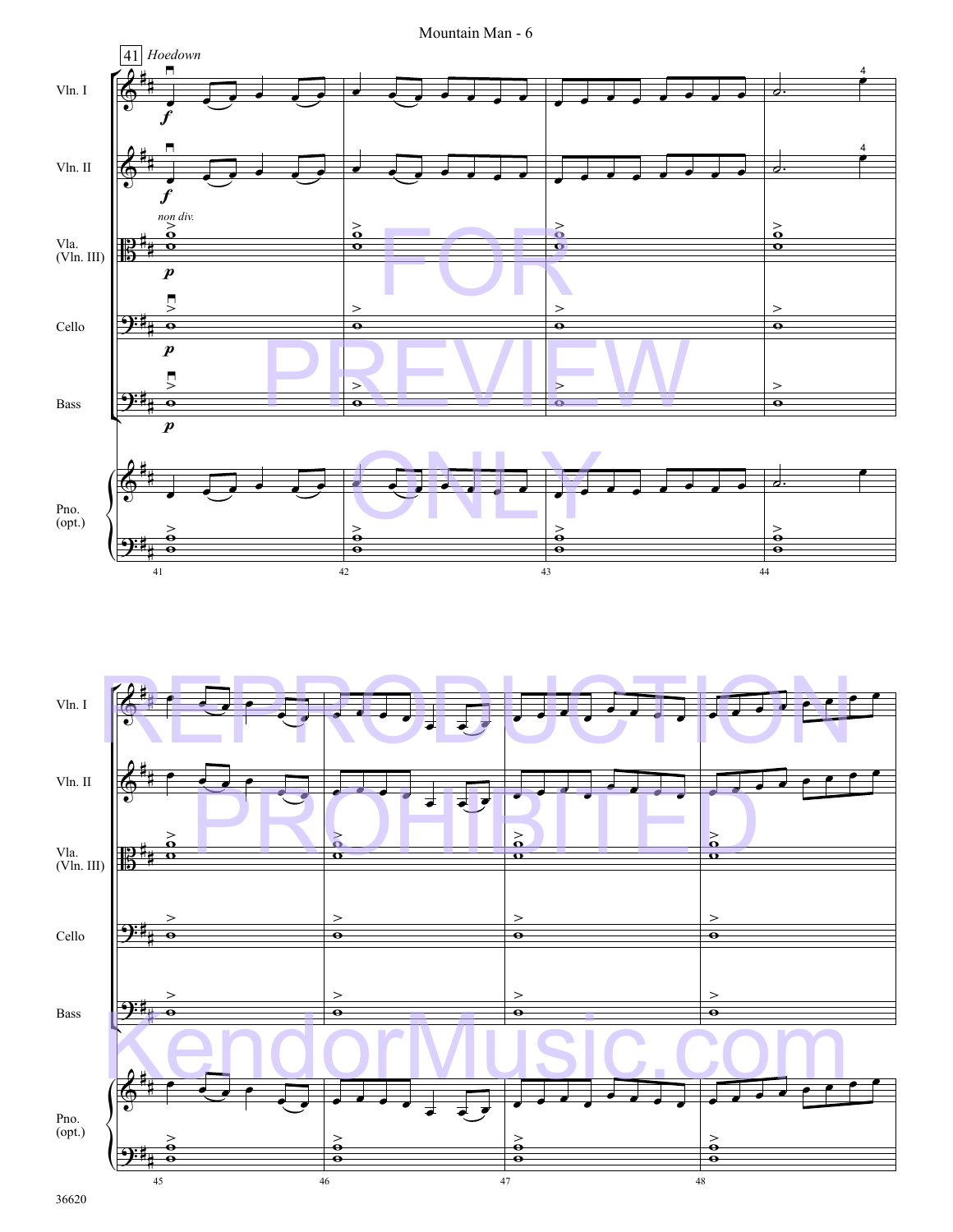Mountain Man - 7



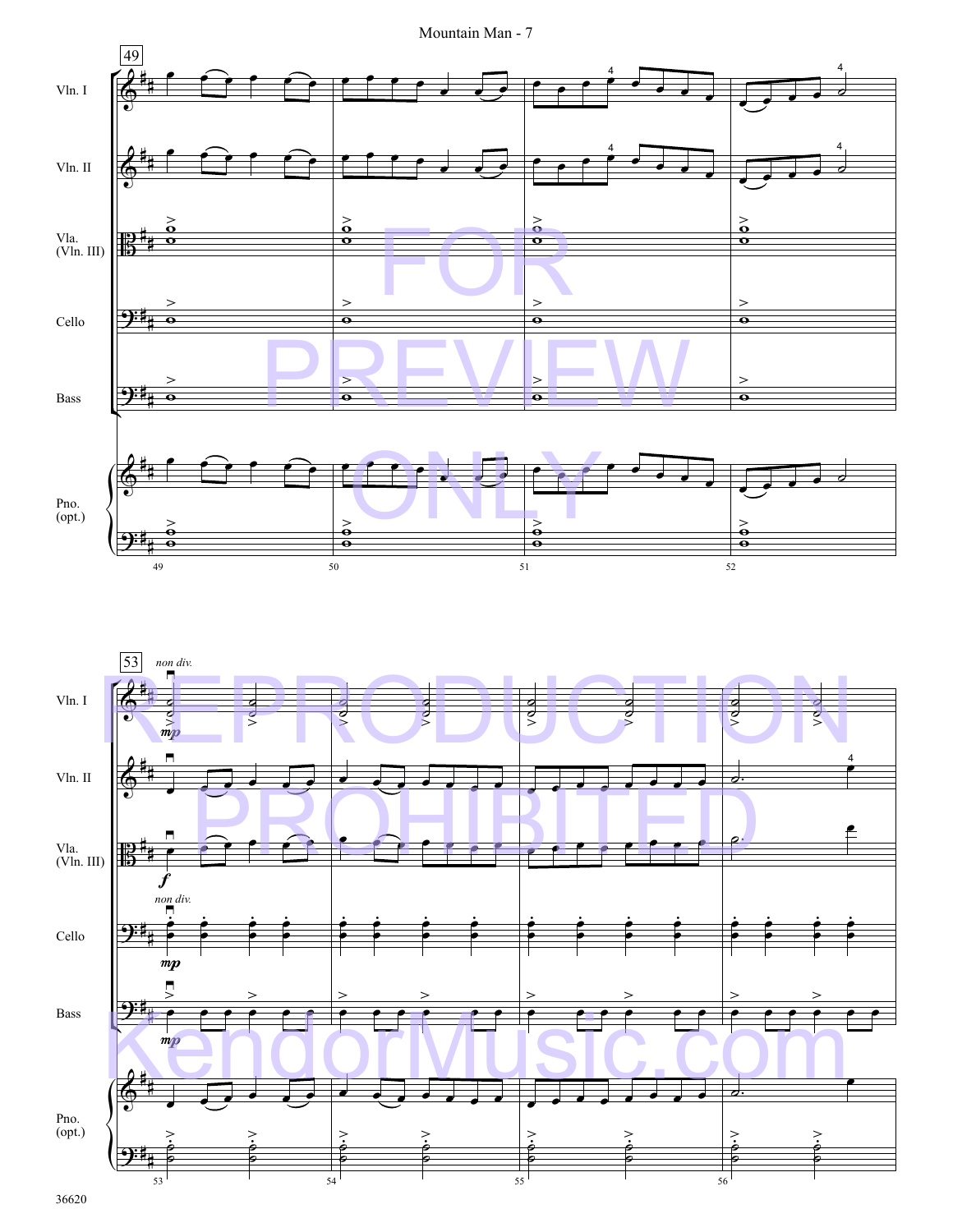Mountain Man - 8



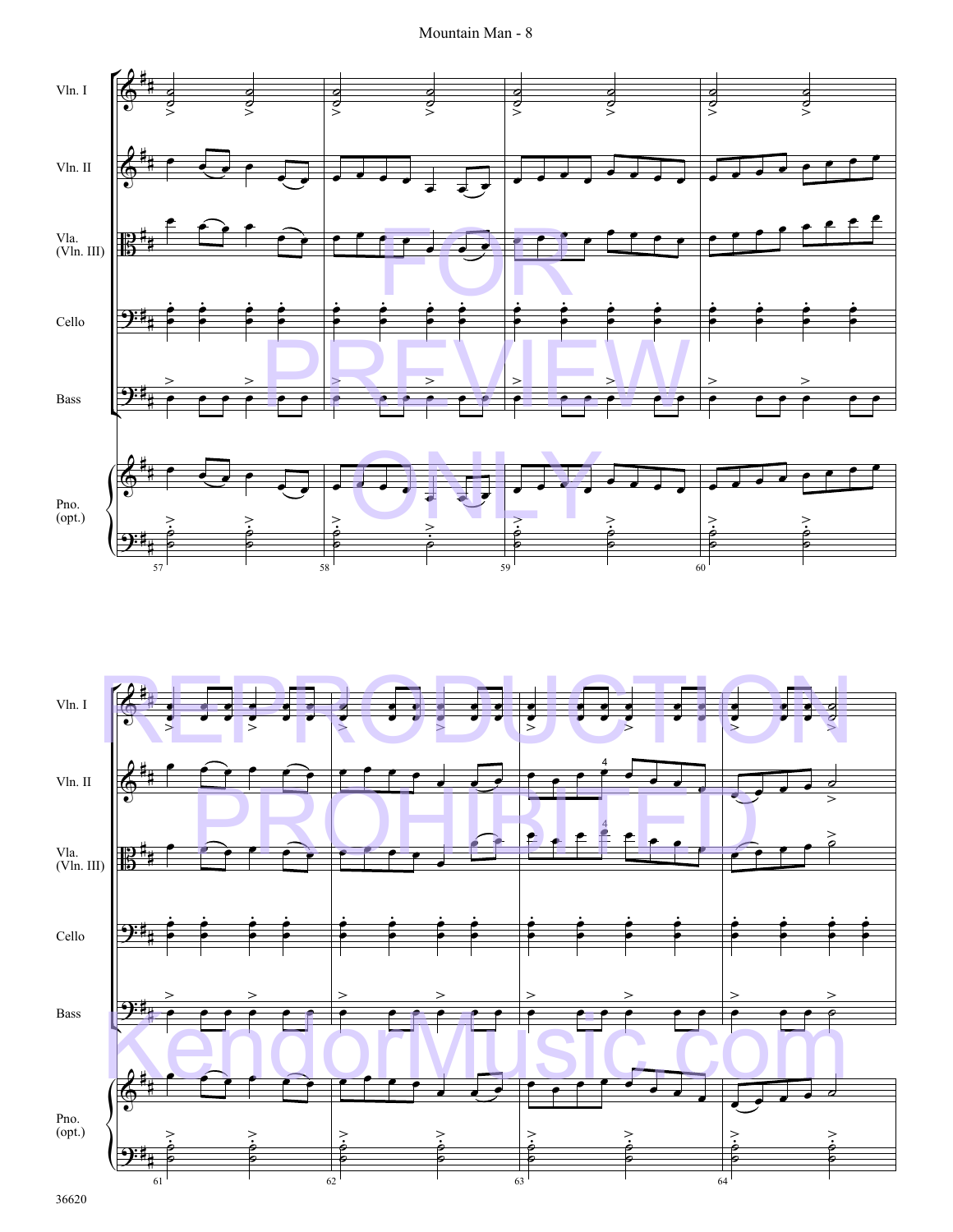Mountain Man - 9